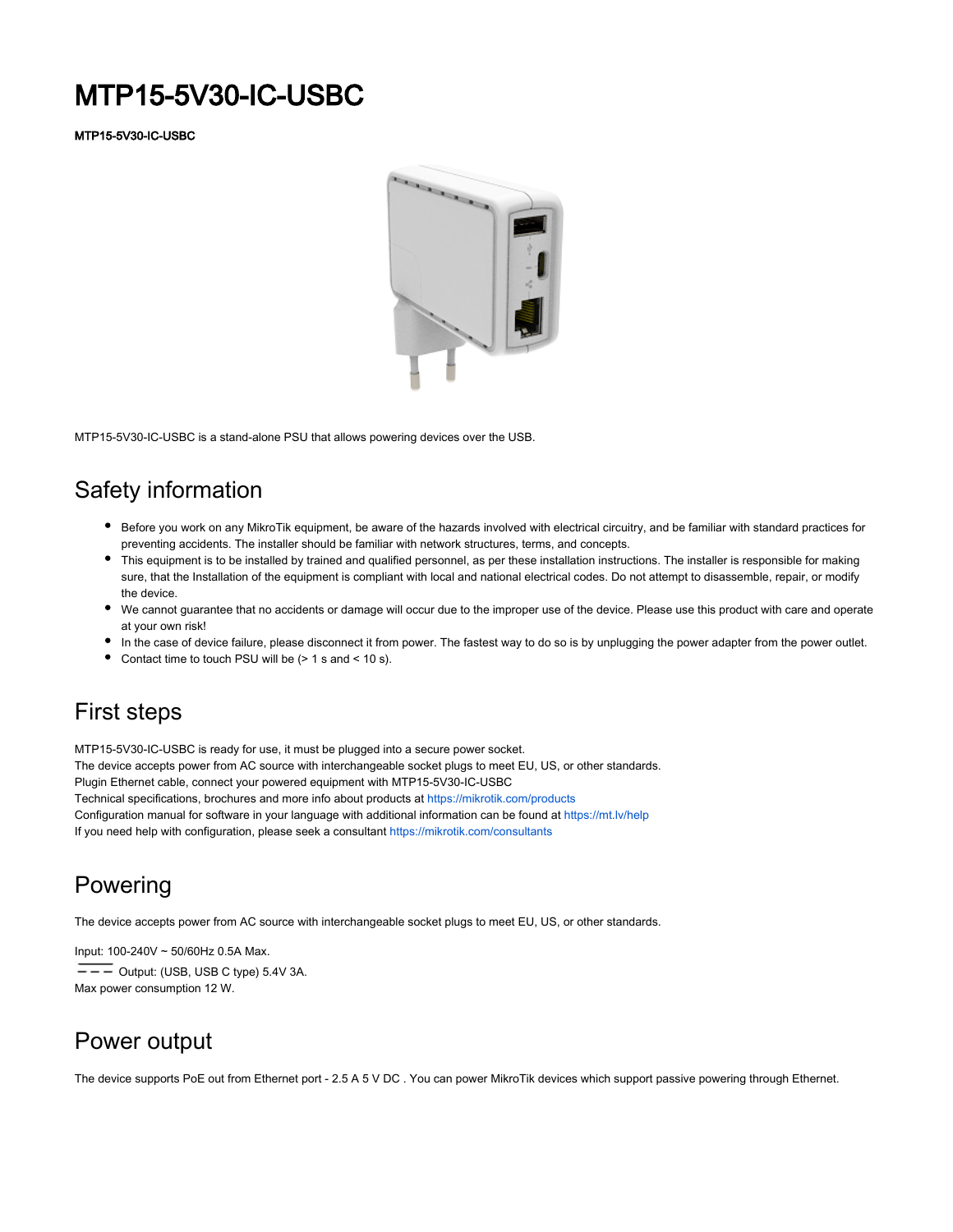# Operation Environment

Operating temperature: 0°C to 50°C (no condensation) Only for indoor use.



WARNING. Warning statements identify conditions or practices that could result in injury or loss of life.

# Symbols on the Product

The following symbols may appear on the product:

• Double insulated.



 $\bullet$ Do not dispose of electronic equipment as unsorted municipal waste. Please use a separate collection facility or contact the supplier from which this instrument was purchased.



Only for indoor use.



# Federal Communication Commission Interference Statement

This equipment has been tested and found to comply with the limits for a Class B digital device, pursuant to Part 15 of the FCC Rules. These limits are designed to provide reasonable protection against harmful interference in a residential installation. This equipment generates, uses, and can radiate radio frequency energy and, if not installed and used in accordance with the instructions, may cause harmful interference to radio communications. However, there is no guarantee that interference will not occur in a particular installation. If this equipment does cause harmful interference to radio or television reception, which can be determined by turning the equipment off and on, the user is encouraged to try to correct the interference by one of the following measures:



- Reorient or relocate the receiving antenna.
- Increase the separation between the equipment and receiver.
- Connect the equipment into an outlet on a circuit different from that to which the receiver is connected.
- Consult the dealer or an experienced radio/TV technician for help.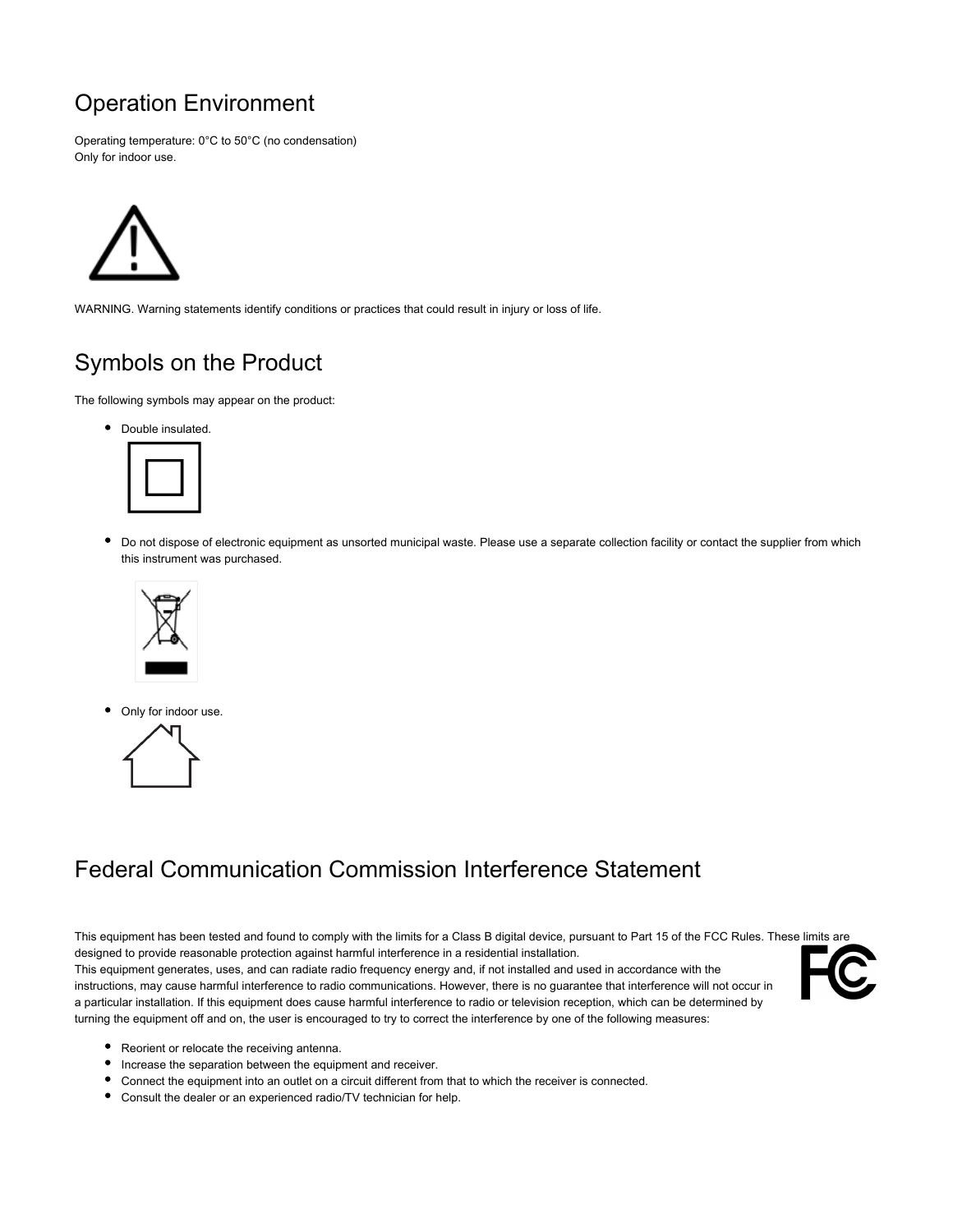FCC Caution: Any changes or modifications not expressly approved by the party responsible for compliance could void the user's authority to operate this equipment.

This device complies with Part 15 of the FCC Rules. Operation is subject to the following two conditions: (1) This device may not cause harmful interference, and (2) this device must accept any interference received, including interference that may cause undesired operation. Note: This unit was tested with shielded cables on the peripheral devices. Shielded cables must be used with the unit to ensure compliance.

#### Innovation, Science and Economic Development Canada

This device complies with Industry Canada licence-exempt RSS standard(s). Operation is subject to the following two conditions: (1) this device may not cause interference, and (2) this device must accept any interference, including interference that may cause undesired operation of the device. Le présent appareil est conforme aux CNR d'Industrie Canada applicables aux appareils radio exempts de licence. L'exploitation est autorisée aux deux conditions suivantes: (1) l'appareil ne doit pas produire de brouillage, et (2) l'utilisateur de l'appareil doit accepter tout brouillage radioélectrique subi, même si le brouillage est susceptible d'en compromettre le fonctionnement.

This Class B digital apparatus complies with Canadian ICES-003.

Cet appareil numérique de la classe [B] est conforme à la norme NMB-003 du Canada.

CAN ICES-003 (B) / NMB-003 (B)

#### UKCA marking

# UK CA

# Eurasian Conformity Mark

Информация о дате изготовления устройства указана в конце серийного номера на его наклейке через дробь. Первая цифра означает номер года (последняя цифра года), две последующие означают номер недели.

Изготовитель: Mikrotikls SIA, Aizkraukles iela 23, Riga, LV-1006, Латвия, [support@mikrotik.com.](mailto:support@mikrotik.com) Сделано в Китае, Латвии или Литве. Cм. на упаковке.

Для получения подробных сведений о гарантийном обслуживании обратитесь к продавцу. Информация об импортерах продукции MikroTik в Российскую Федерацию: <https://mikrotik.com/buy/europe/russia>

Продукты MikroTik, которые поставляются в Евразийский таможенный союз, оцениваются с учетом соответствующих требований и помечены знаком EAC, как показано ниже:

FAL

# Norma Oficial Mexicana

EFICIENCIA ENERGETICA CUMPLE CON LA NOM-029-ENER-2017.

La operacion de este equipo esta sujeta a las siguientes dos condiciones:

- Es posible que este equipo o dispositivo no cause interferencia perjudicial y.
- Este equipo debe aceptar cualquier interferencia, incluyendo la que pueda causar su operacion no deseada.

Fabricante: Mikrotikls SIA, Brivibas gatve 214i, Riga, LV-1039, Latvia.

País De Origen: Letonia; Lituania; China (Republica Popular); Estados Unidos De America; Mexico.